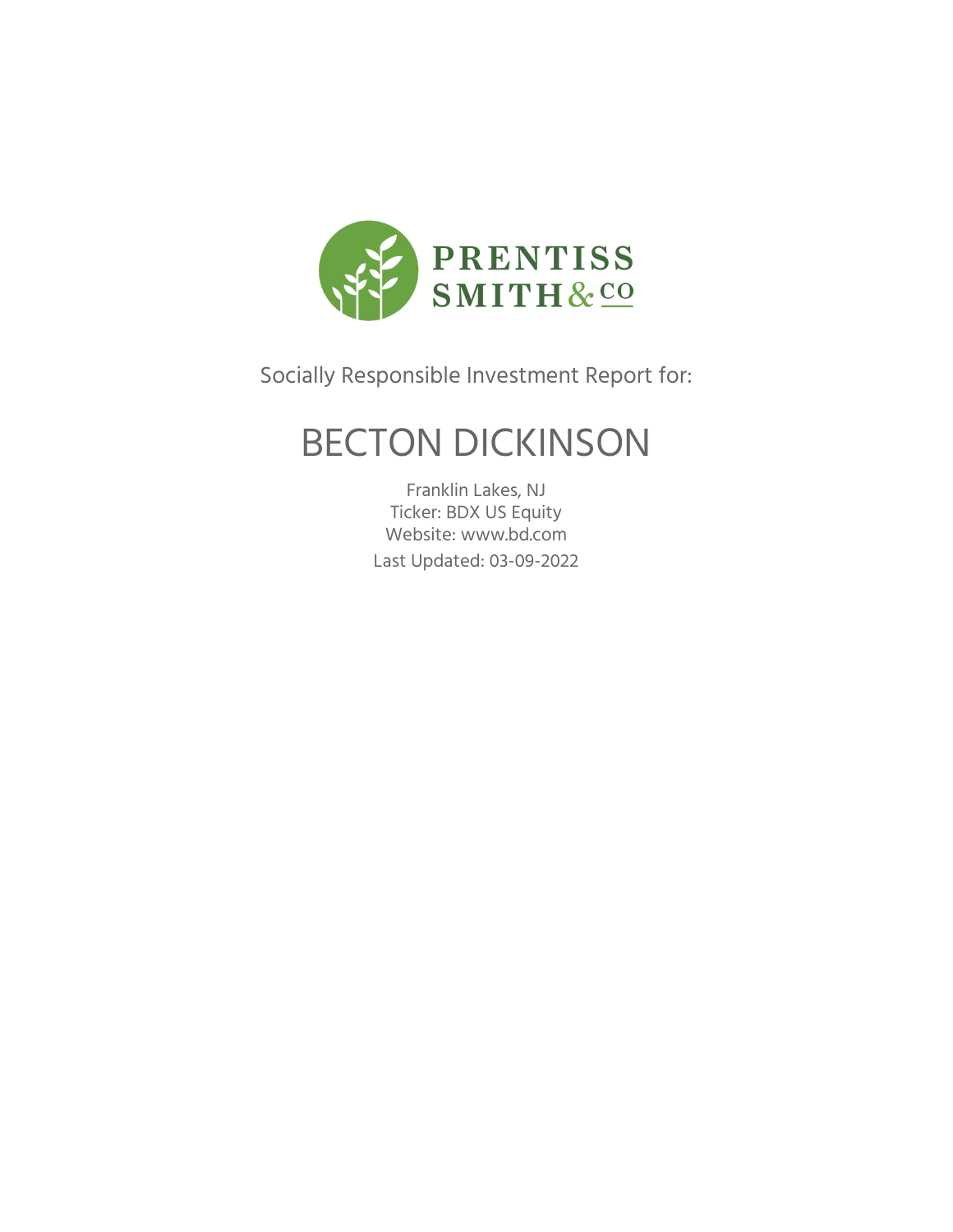

## I. Exclusionary Screening

Does BECTON DICKINSON appear on any of the following lists? In our exclusionary screening, a single appearance disqualifies an investment.



BICS = Bloomberg Industry Classification Systems SIPRI = Stockholm International Peace Research Institute NRA = National Rifle Association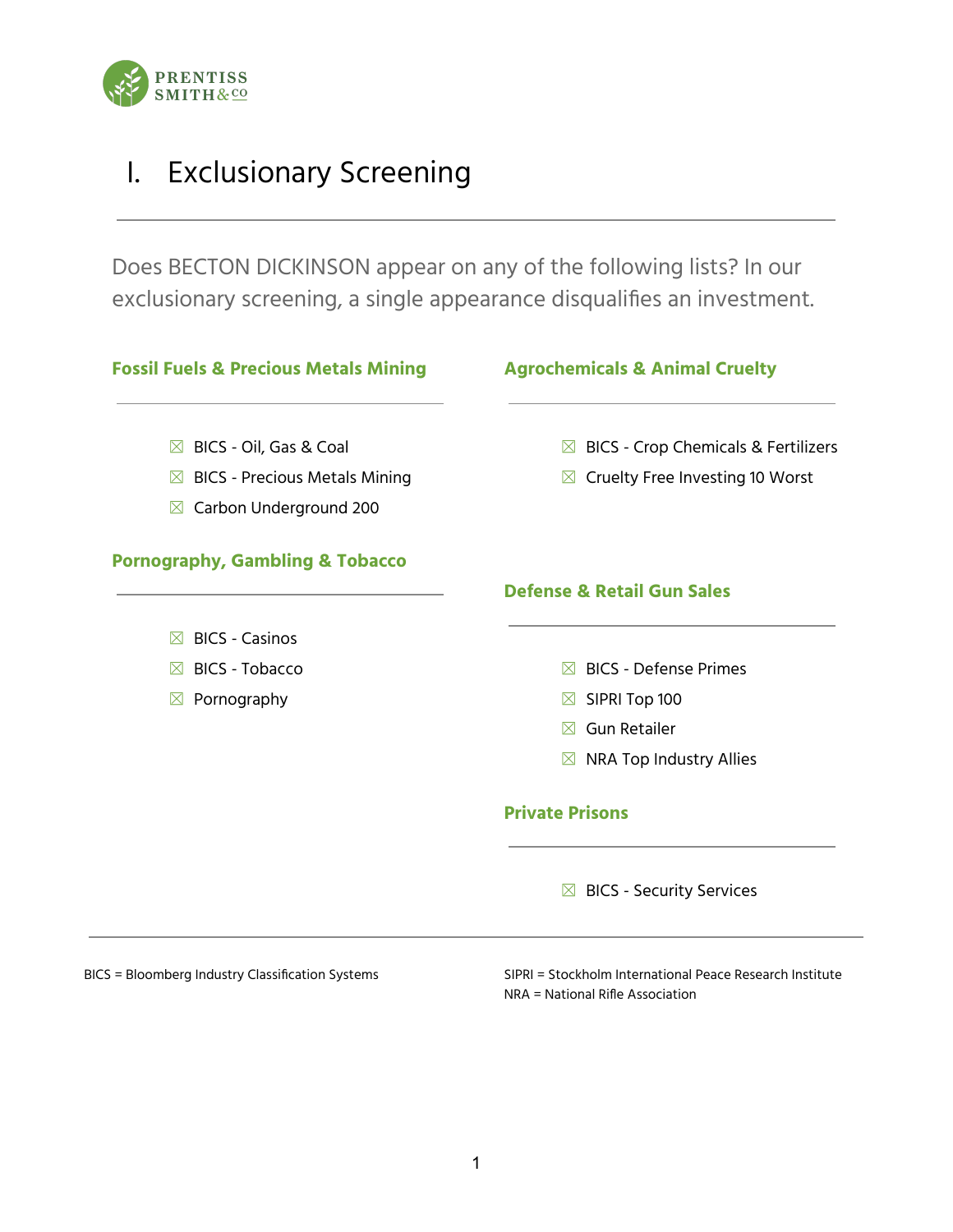

## I. Environmental, Social & Governance Data

What quantifiable environmental, social and governance data, policies or recognition does BECTON DICKINSON exhibit? Positive factors may help support a decision to invest.

### **General**

Dow Jones Sustainability North America Index 2021 Just Capital Overall (1-954)

**Listed 76**

### **Climate Change & Fossil Fuels**

**2020 70%**

°C Reduction Commitment (SBTi) Initiatives and Policies in Place:





### **GHG Intensity per Sales**

TCFD Supporter Since Green Power Usage (EPA)

- 
- **Renewable Electricity Target Policy**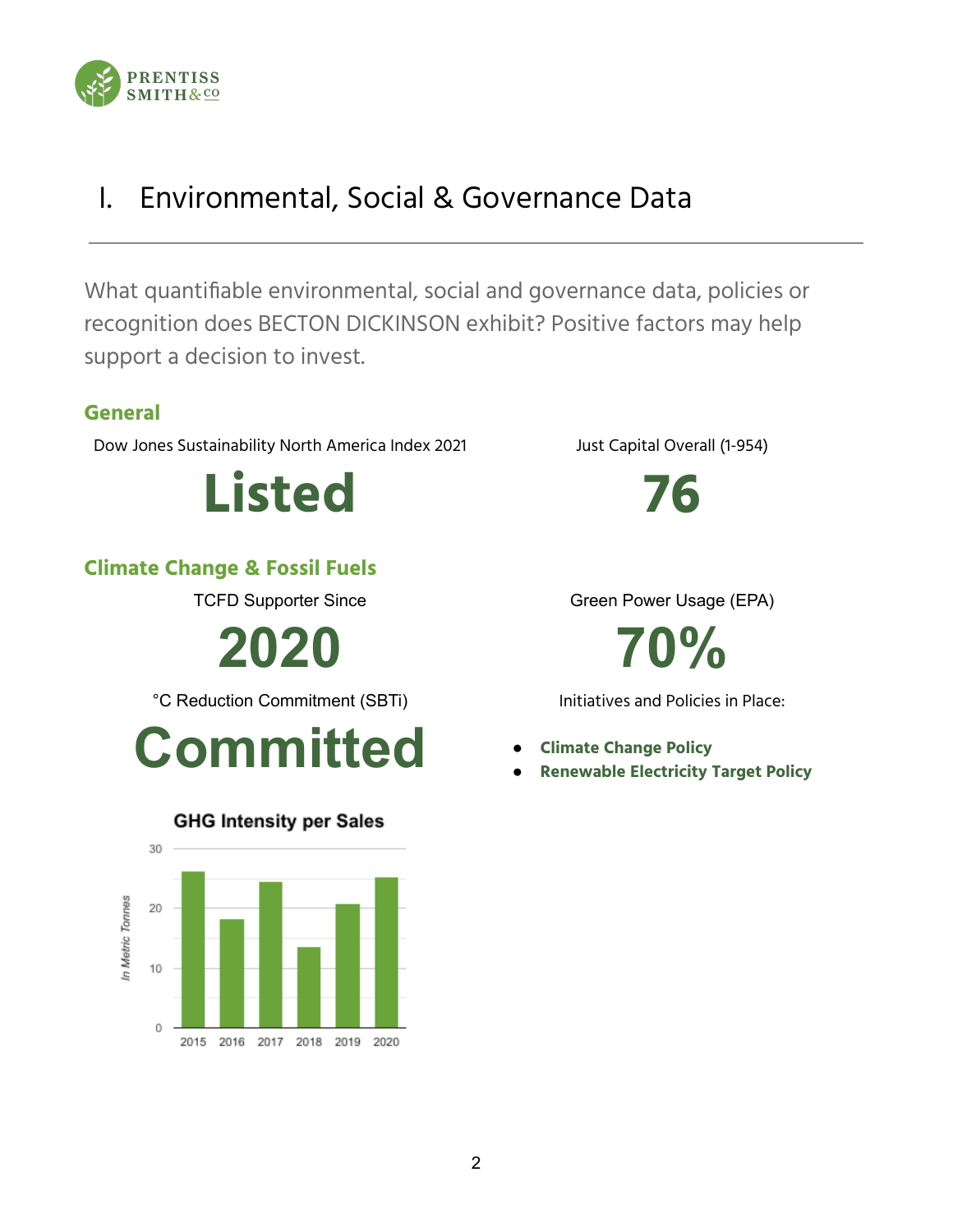

### **Environmental Stewardship**

Just Capital - Environment (1-954) Sustainable Packaging

#### Publicly Disclosed Sustainable Supply Guidelines Encompassing ESG Area



### Waste generated per



### **Human Rights & Well-Being**

# **299 23**

Just Capital - Customers (1-954) Initiatives and Policies in Place:





Green Buildings



Initiatives and Policies in Place:

- **Social Supply Chain Management**
- **Water Policy**
- **Waste Reduction**
- **Environmental Quality Management**
- **Environmental Supply Management**
- **Emission Reduction**
- **Energy Efficiency Policy**

As You Sow Racial Justice Score (-23 to 62) Forbes World's Best Large Employers (1-500)

**26 194**

Just Capital - Workers (1-954) Just Capital - Communities (1-954)

- **429 Anti-child Labor Policy**
	- **Human Rights Policy**
	- **Equal Opportunity Policy**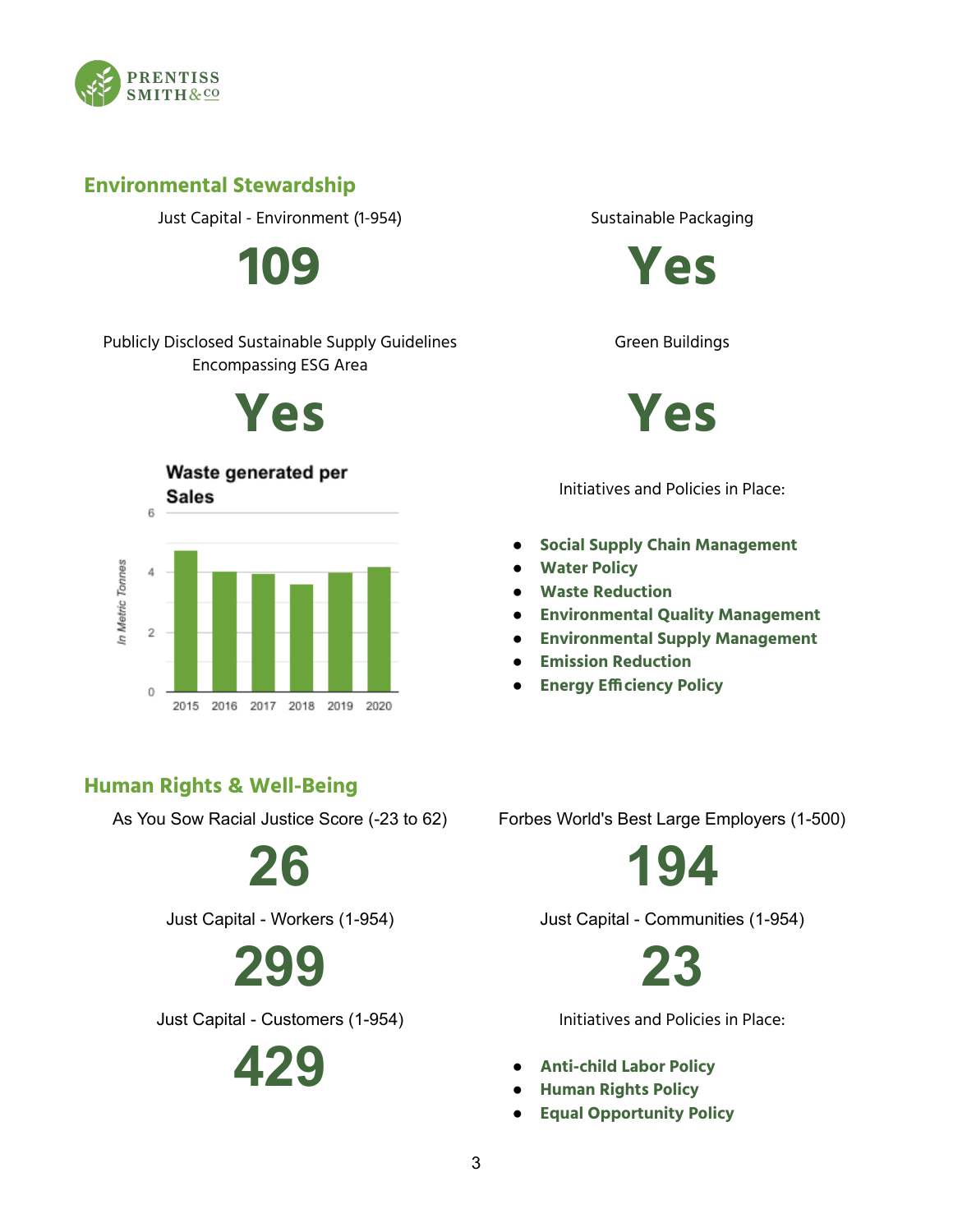

### **Diversity, Equity, Inclusion and Justice**

Forbes Best Employers for Diversity (1-500) CEO Action for Diversity Pledge

Women Promoted of Total Promoted Women Employees

Women in Middle Management Women in Management

**13% 2**

**31% 4**

Initiatives and Policies in Place:

● **Has Women Recruiting Strategy**



HRC Equality Index (100 points) Covers Gender Reassignment Services

**100 Yes**

**45% 49%**

**39% 27%**

Women Executives **Number of Women Executives** 

Women on the Board Number of Women on the Board

### **Corporate Responsibility**

Just Capital - Shareholders (1-954)

CPA-Zicklin Political Disclosure and Accountability Score (1-100)

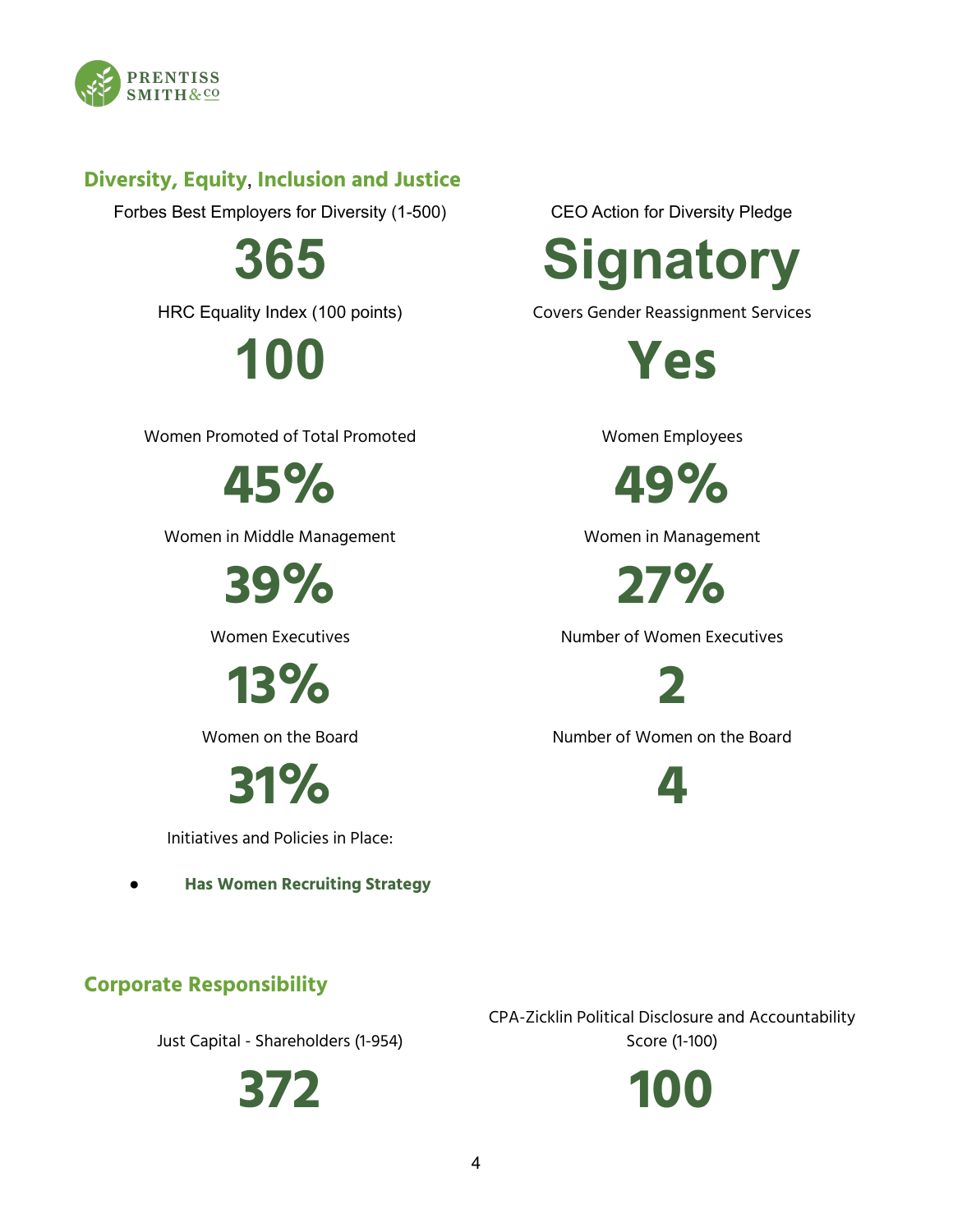

Community Spending (\$ USD millions) Employee CSR Training

Initiatives and Policies in Place:

- **Whistle Blower Employee Protection Policy**
- **Ethics Policy**

Data sources may include:

- Sustainability and other report(s) published by the company.
- Banktrack Human Rights Benchmark
- Barron's 100 Most Sustainable US Companies
- Bloomberg LP ESG Data (via Data License).
- CDP
- CEO Action for Diversity & Inclusion Pledge
- Climate Accountability Institute (CAI)
- Corporate Human Rights Benchmark
- **Digital Rights Corporate Accountability Index**
- Dow Jones Sustainability Indices (DJSI)
- **EPA's Green Power Partnership**
- Equileap's Top 100 Companies for Gender Equality
- Forbes World's Best Employers
- Fortune's 50 Best Workplaces for Charity and Volunteering
- Fossil Free Funds
- **Global Reporting Initiative (GRI)**
- Great Places to Work
- HRC's 2020 Corporate Equality Index

Independent Directors Shareholder vote on management remuneration

**85% 67.036%**

**22.6 Yes**

- Institute for Clinical and Economic Review (ICER)
- Just Capital Rankings
- KnowTheChain Benchmark
- MSCI ESG Ratings
- National Rifle Association (NRA)
- Newsweek Green Rankings
- PEOPLE's 50 Companies That Care
- Points of Light Civic 50 Honorees
- RobecoSAM Corporate Sustainability Assessment
- Roundtable on Sustainable Palm Oil (RSPO)
- Science-Based Targets initiative (SBTi)
- State Street Global Advisors' Gender Diversity Index
- Stockholm International Peace Research Institute (SIPRI)
- Task Force on Climate-related Financial Disclosures (TCFD)
- The 2019 Top 50 DiversityInc
- The Climate Group's RE100, EV100 and EP100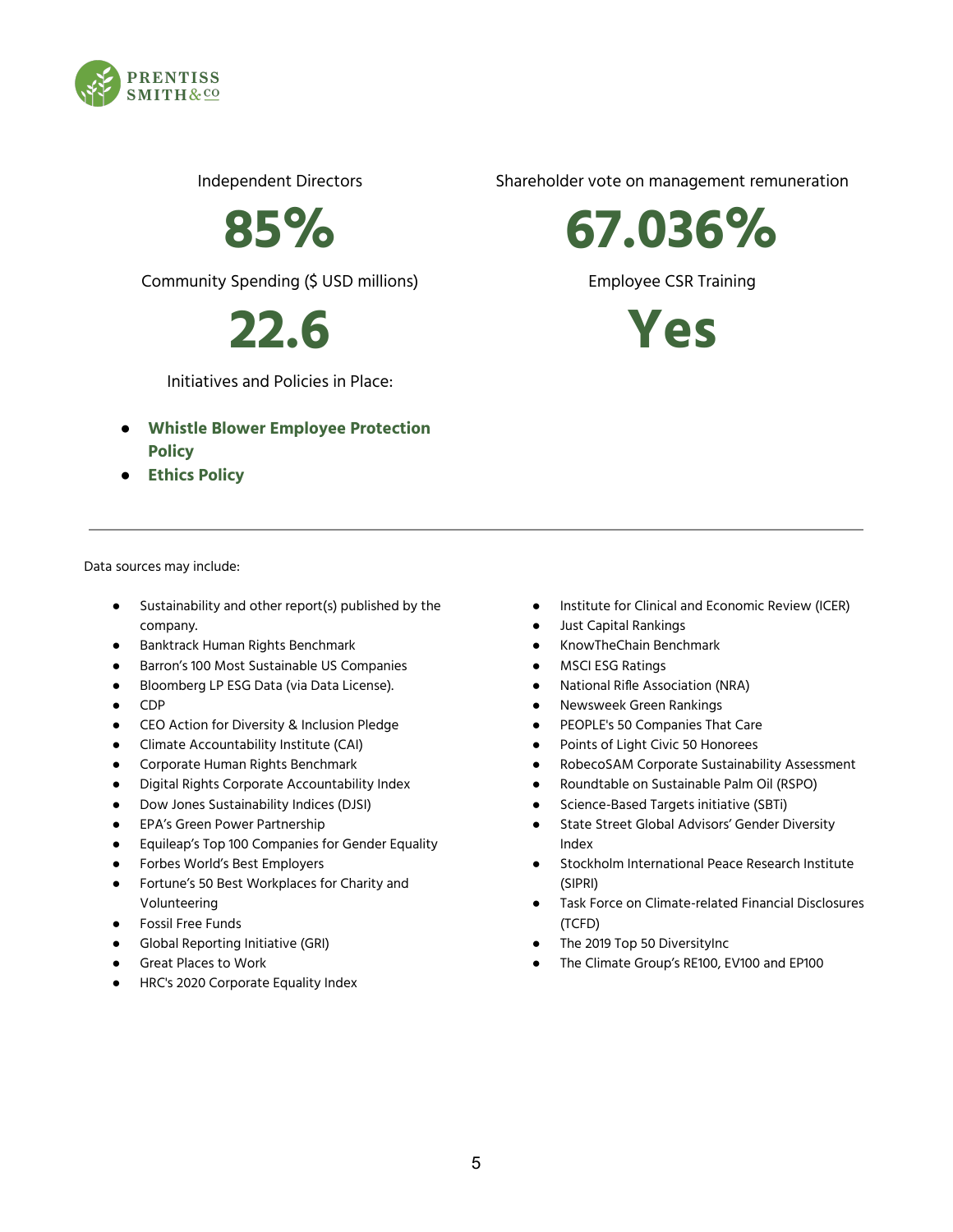

## II. Research Narrative

What else has our research process told us about how BECTON DICKINSON conducts business, in terms of its products and services, its environmental impact, and its approach to governance?

### **Summary**

Founded over 120 years ago, Becton, Dickinson and Company (BD) is a global manufacturer of medical devices and laboratory instruments. The company produces essential hospital and medical supplies such as IV systems, catheters, syringes, pumps, diabetes care products, and medication dispensing systems and software. The company has long been an innovator in the area of safety syringes, which help healthcare workers avoid dangerous bloodborne pathogens associated with needlestick injuries. BD makes medication management platforms that enable hospitals to detect and prevent the diversion of prescription opioids and other suspicious medication dispensing behavior. The company has been on the frontline response to the Covid-19 pandemic, quickly developing Covid-19 diagnostic tests and other products to help fight the pandemic. The company receives high marks for transparency on a number of CSR issues, including annual sustainability reports, CDP reporting since the CDP's inception, and recognition for transparency in its lobbying efforts. The company has also received numerous third-party accolades for its sustainability efforts including inclusion on prestigious sustainable investment indices.

On the other hand, BD has also seen its share of high-profile legal battles and FDA warning letters, including some safety-related issues that are currently still being remediated. We will be monitoring the company's progress in swiftly addressing product safety concerns related to certain infusion pumps, as recent management commentary indicates that the end to these concerns may be in sight. In certain areas, BD's recent 2030+ Goals also leave room for further ambition and specificity; for instance, we will be looking for the company to set Scope 3 science-based targets within the promised 2-year timeline, for it to beat its 1% year-on-year target for improving ethnic and gender diversity at the Management and Executive levels, and for better disclosure to show that it is meeting its non-specific goal to "address the impact of plastics…across the value chain."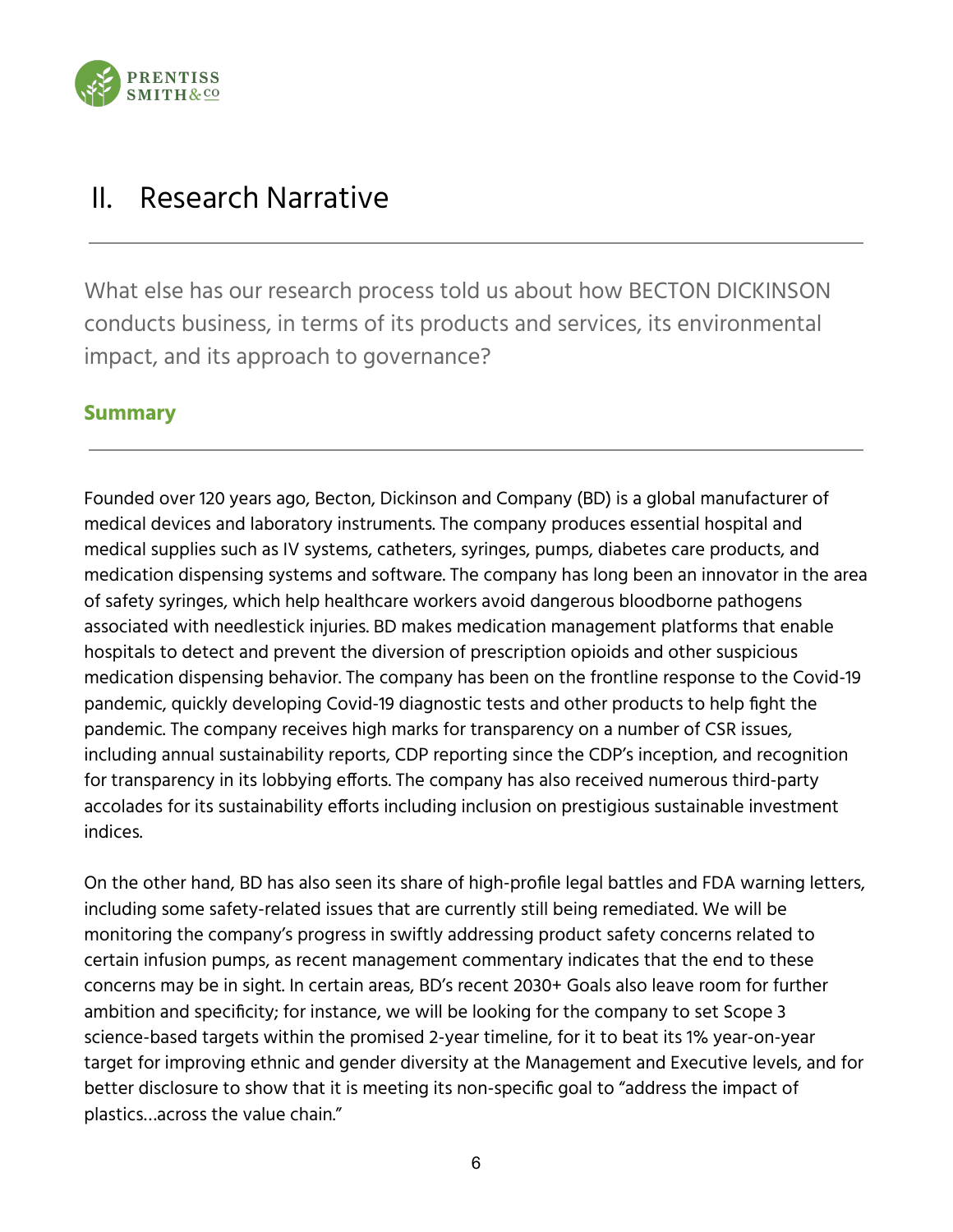

### **Products & Services**

Becton, Dickinson and Company was founded by two traveling salespeople, Maxwell Becton and Fairleigh Dickinson, in 1897. The company started as a medical device importer of thermometers and syringes and soon after began its own manufacturing. During World War I, the company invented a cotton elastic bandage, known as the ACE bandage (standing for "All Cotton Elastic"). In 1924, the company produced its first syringe for insulin injection, marking the company's first endeavor in diabetes care. In 1925, Fairleigh Dickinson received a patent for the Luer-Lok tip, which is a mechanism that enables hypodermic needles to be more securely attached to syringes. In 1954, the company introduced the first disposable syringe made completely of glass. BD became well-known for its disposable syringes and needles and by the mid-1960's syringes comprised 60% of total company sales. $^{\rm 1}$  BD had an initial public offering in 1962. Over the years, the company expanded its presence significantly in international markets, such that international sales represented nearly 60% of sales in 2014. Subsequently, BD made two large domestically-focused acquisitions, and its sales mix is now roughly 55% US and 45% international.

The company operates three primary segments: BD Medical (52% of sales); BD Life Sciences (25% of sales); and BD Interventional (23% of sales). BD Medical produces catheters, ultrasonic imaging, vascular care solutions, antiseptics, dressings, IV connectors, syringes, IV delivery systems, infusion pumps, automated medication dispensing equipment, supply management systems and tracking systems, diabetes care products, and prefillable drug delivery systems. BD Life Sciences produces products for safe collection and transport of diagnostic specimens, instruments and reagents to detect a broad range of infectious diseases, and laboratory equipment used to study cells and understand diseases. BD Interventional produces vascular, urology, oncology and surgical specialty products.

According to the World Health Organization (WHO), among the 35 million healthcare workers worldwide, around 3 million suffer needlestick-related exposure to bloodborne pathogens each year. The WHO estimates that these injuries may result in 15,000 hepatitis C virus infections, 70,000 hepatitis B virus infections, and 500 HIV infections annually, with over 90% of those infections occurring in developing countries. $^2$  As a manufacturer of safety injection needles and

1

[https://marketrealist.com/2015/12/becton-dickinson-company-leading-global-medical-device-company/#:~:text=Be](https://marketrealist.com/2015/12/becton-dickinson-company-leading-global-medical-device-company/#:~:text=Becton%20and%20Fairleigh%20S.,and%20was%20incorporated%20in%201906) [cton%20and%20Fairleigh%20S.,and%20was%20incorporated%20in%201906](https://marketrealist.com/2015/12/becton-dickinson-company-leading-global-medical-device-company/#:~:text=Becton%20and%20Fairleigh%20S.,and%20was%20incorporated%20in%201906).

<sup>2</sup> <https://www.who.int/whr/2002/chapter4/en/index8.html>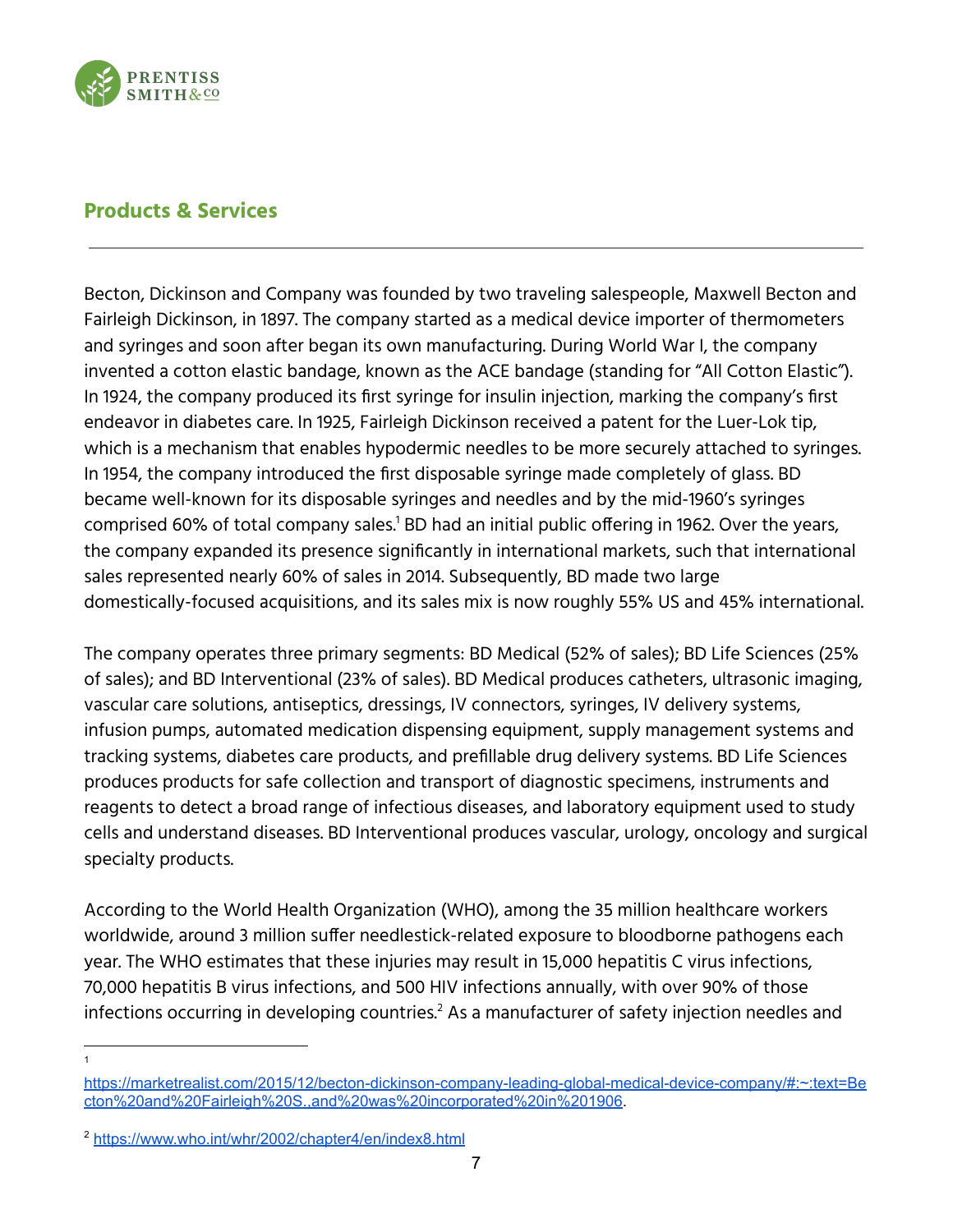

syringes, the company designs products to help protect healthcare workers from needlestick injuries and exposure to bloodborne pathogens. The company claims to offer one of the most complete lines of advanced safety-engineered products on the market. 3

The company developed a product called the BD HealthSight Platform which hospitals use to monitor drug diversion, including diversion of prescription opioids within hospitals and healthcare settings. The system supports enterprise-wide medication management and uses machine learning to automatically flag suspicious medication dispensing activities.

In response to the Covid-19 pandemic, BD launched multiple new products aimed at detecting the virus, including molecular diagnostics tests. The company makes specimen collection products such as swabs and vials and notes that its medical delivery devices could help support the deployment of Covid-19 treatments and vaccines. The company also donated \$1.2 million in cash and products to Covid-19 response efforts in the US, Europe, Latin America and China.

### **Environment**

BD has maintained a relatively high level of transparency on CSR issues, publishing annual sustainability reports since at least 2009 and reporting to the CDP since its inception in 2003.

BD launched its 2020 sustainability goals in July 2015 with 4 focus areas: Innovation, Healthcare Access, Efficiency, and Empowerment. Efficiency was the environmental pillar of BD's ESG strategy, with the company having aimed to reduce GHG emissions, minimize its environmental footprint and conserve natural resources, establish a supplier responsibility evaluation methodology, reduce priority materials of concern, and improve life cycle impacts of its products.

The company achieved its Scope 1 and Scope 2 GHG emissions reduction and water reduction targets. Despite increased revenues, BD had reduced combined absolute Scope 1 and Scope2 GHG emissions by 48% since its baseline year in fiscal 2008, and after adjusting for increased revenues, GHG emissions were reduced by 56%. 4

In 2019, BD continued to make progress towards its 2020 sustainability goals and integrated the C.R. Bard acquisition into its environmental performance reporting. Also in 2019, BD worked with external parties to establish baseline Scope 3 emissions across all relevant categories. The

<sup>3</sup> <https://www.bd.com/en-us/offerings/capabilities/syringes-and-needles>

<sup>4</sup> [https://www.bd.com/documents/corporate/BD\\_Sustainability-report-2020\\_EN.pdf](https://www.bd.com/documents/corporate/BD_Sustainability-report-2020_EN.pdf)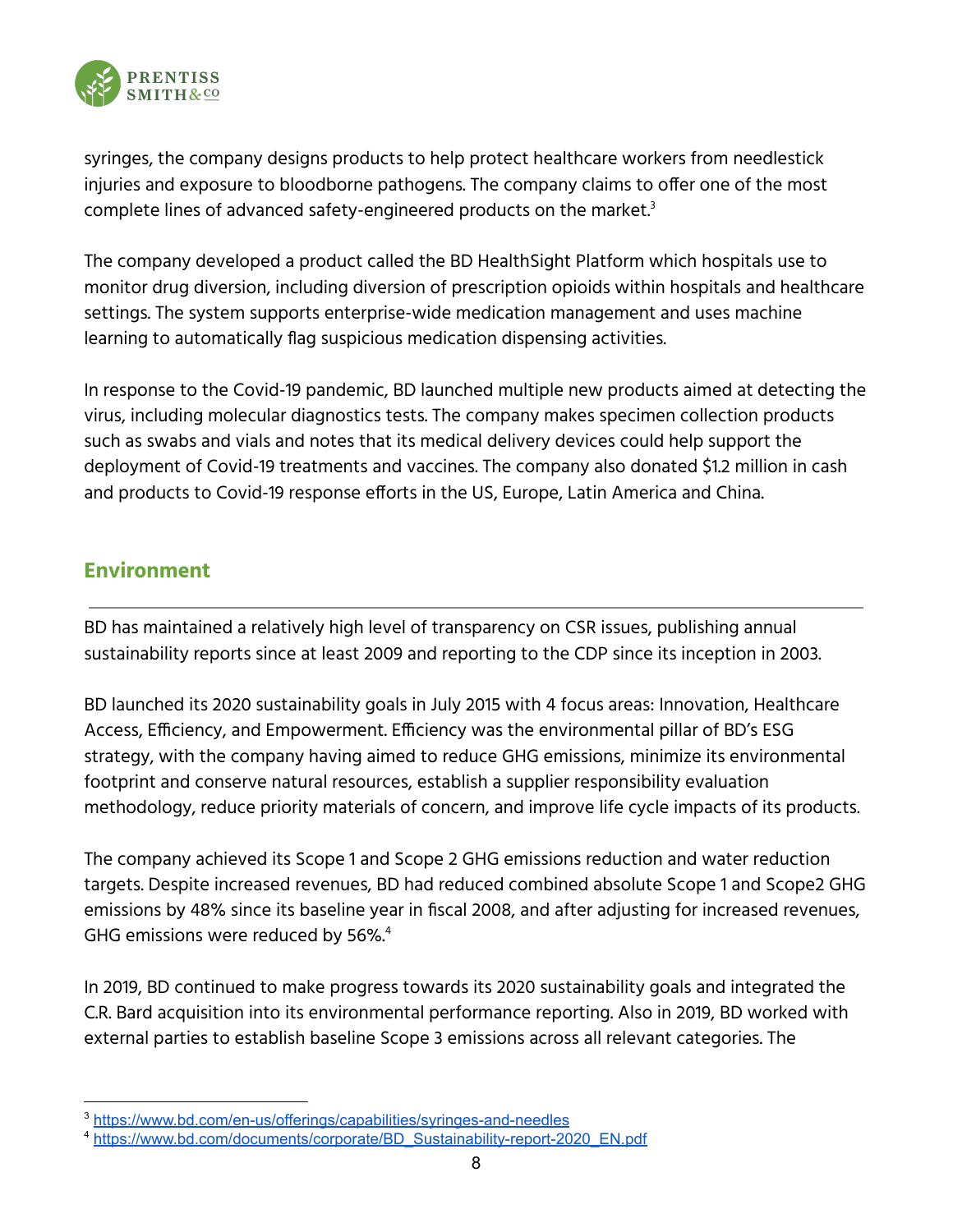

company noted that the inclusion of C.R. Bard impacted its 2020 performance goals, which were set prior to the acquisition.

During 2019, BD identified over two hundred energy reduction projects across the company that are expected to save over \$5 million in energy costs when completed. The company claims that Covid-19 related budget constraints limited its ability to increase the overall percentage of renewable energy used, but the company expects to continue expanding its use of renewables going forward. The company has been expanding on-site solar power installations and combined heat and power generation. 5

BD's recent 2030+ Goals build on its 48% emissions reductions since 2008 with targets for additional 46% reductions in Scope 1 and 2 emissions by 2030, as well as a commitment to be carbon neutral across its operations by 2040. While the company says these targets align with the Science-Based Targets Initiative's 1.5-degree pathway, it has yet to set Scope 3 emissions targets, which it promises for 2023. Its plastics and packaging commitments also contain no specifics, although BD does commit to auditing 90% of its supplier spend for environmental (and labor) performance by 2025. The company has previously noted that disposal methods have remained largely unchanged, and that it faces challenges relating to recycling. $^{\rm 6}$ 

### **Management Integrity and Ethics**

BD has been led by CEO Tom Polen since January 2020, replacing 40-year BD veteran Vicent Forlenza (who had been CEO of the company since 2011 and chairman since 2012). Polen joined BD in 1999 after growing an early phase start-up company that was later acquired by BD. Mr. Polen worked at BD in various sales and marketing positions until 2004, when he joined Baxter to serve as Vice President of Strategic Marketing. In 2009, Mr. Polen returned to work at BD to serve as President of BD Preanalytical Systems. In 2017, he was named President of the BD Medical segment and helped lead BD's \$12 billion acquisition of Carefusion in 2015 and the \$24 billion acquisition of C.R. Bard in 2017. From 2017 until he was appointed CEO, Mr. Polen served as the company's Chief Operating Officer. 7

In the last few years, BD has been spending over \$1 billion annually (or 6.5% of total revenues) on R&D. The company currently has over 250 new products in its development pipeline. These

<sup>5</sup> [https://www.bd.com/documents/corporate/BD\\_Sustainability-report-2020\\_EN.pdf](https://www.bd.com/documents/corporate/BD_Sustainability-report-2020_EN.pdf)

<sup>6</sup> <https://news.bd.com/download/BD+2030%2B+Goals.pdf>

<sup>7</sup> <https://www.bd.com/en-us/company/executive-leadership/polen-tom>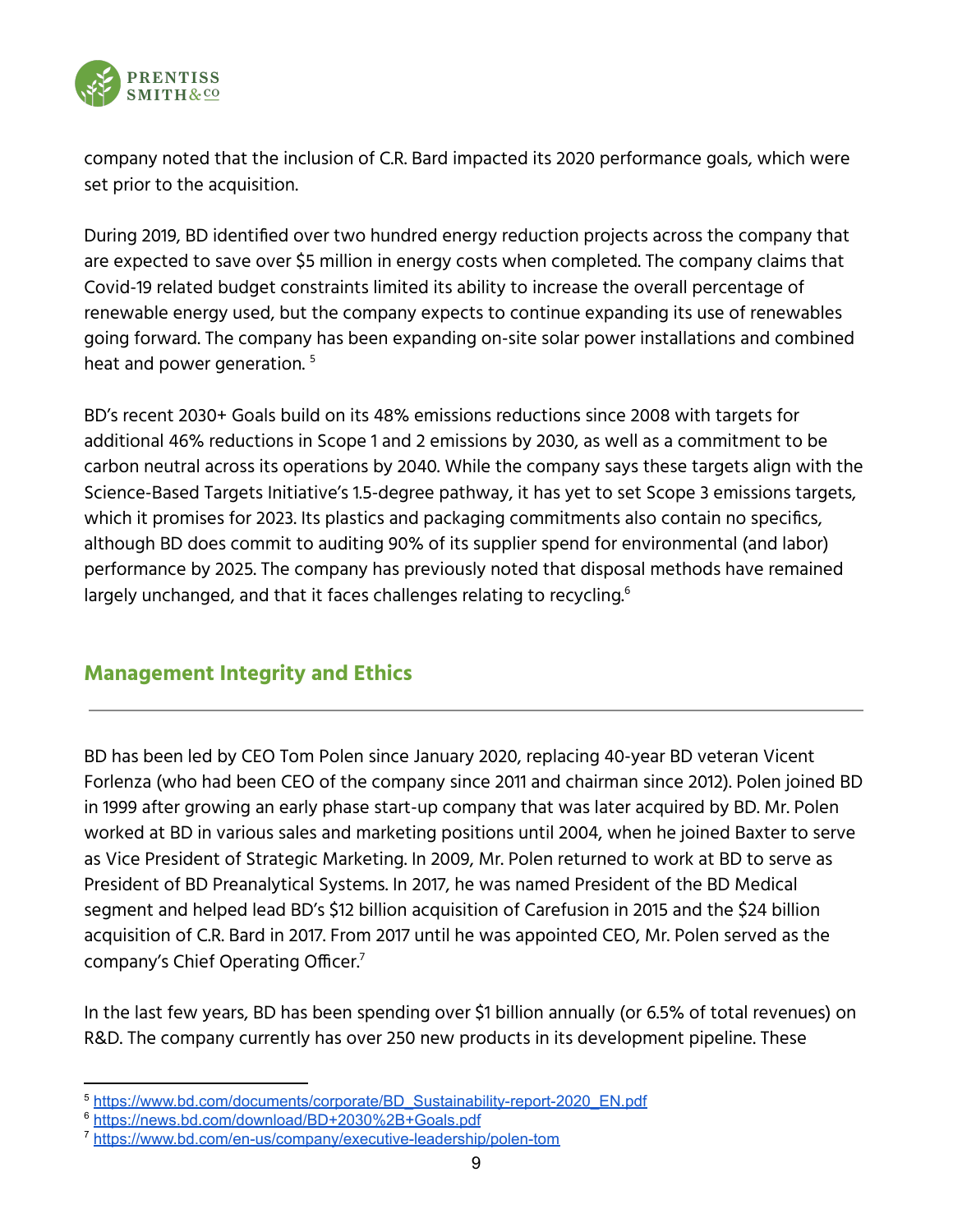

investments helped the company introduce 25 new major products in fiscal 2019, including a suite of technologies used to make medication management safer, a high-throughput system for infectious disease diagnostics, an automated sample processing system that enables laboratories to improve efficiencies, and an alternative treatment to open surgery for patients being treated for end-stage renal disease. For the fifth consecutive year, BD was included in the Derwent Top 100 Global Innovators list, which focuses on ranking companies on the number and impact of their patents. In 2019, BD received more than 3,000 patents worldwide. 8

Becton Dickinson's board of directors has 12 directors, including 4 women directors, 1 non-white director, and 11 independent directors. Company-wide 25% of executives (VP, SVP, EVP) are women and 39% of management positions (manager or director) are held by women.<sup>9</sup> BD's 2030+ Goals include a commitment to improve ethnic and gender diversity by 1% year over year at the Management and Executive levels. 10

In 2019, Becton Dickinson spent approximately \$1.75 million on U.S. lobbying, which was roughly the same as lobbying expenditures in 2018. The Center for Political Accountability (CPA) recognized Becton Dickinson with a first-place rating on their 2019 corporate disclosure and accountability index, marking the third consecutive year that the company has received a perfect score for transparency on political engagement. $^{\text{\tiny{11}}}$ 

Over the years, BD has received considerable recognition from third-party organizations for its CSR efforts. The company has been a member of the Dow Jones Sustainability North America Index since 2005 and the FTSE4Good Index since 2003. In 2019, for the first time, BD was named as a Best Place to Work for Disability Inclusion with a score of 90. For the third consecutive year, the company was named to the 2020 list of Best Places to Work for LGBT Equality by the Human Rights Campaign and it received a 100% score on the Corporate Equality Index. BD also made the Bloomberg 2020 Gender Equality Index. In 2019, BD made nearly \$25 million in charitable donations, including cash donations of \$10 million in and \$14 million in product donations.

From 2001 until 2016, BD has been involved in numerous antitrust and patent lawsuits with its competitor, Retractable Technologies. In 2004, BD settled an antitrust lawsuit with Retractable Technologies for \$100 million. Retractable Technologies, which is a significantly smaller syringe manufacturer, claimed that BD prevented the company from accessing hospital sales channels as BD and other medical supply companies allegedly had improper financial connections with large hospital buying groups. In another case in 2014, a jury awarded Retractable Technologies \$113.5

<sup>&</sup>lt;sup>8</sup> [https://www.bd.com/documents/corporate/BD\\_Sustainability-report-2019\\_EN.pdf](https://www.bd.com/documents/corporate/BD_Sustainability-report-2019_EN.pdf)

<sup>9</sup> [https://www.bd.com/documents/corporate/BD\\_Sustainability-report-2019\\_EN.pdf](https://www.bd.com/documents/corporate/BD_Sustainability-report-2019_EN.pdf)

<sup>10</sup> <https://news.bd.com/download/BD+2030%2B+Goals.pdf>

<sup>11</sup> <https://www.bd.com/en-us/company/sustainability-at-bd>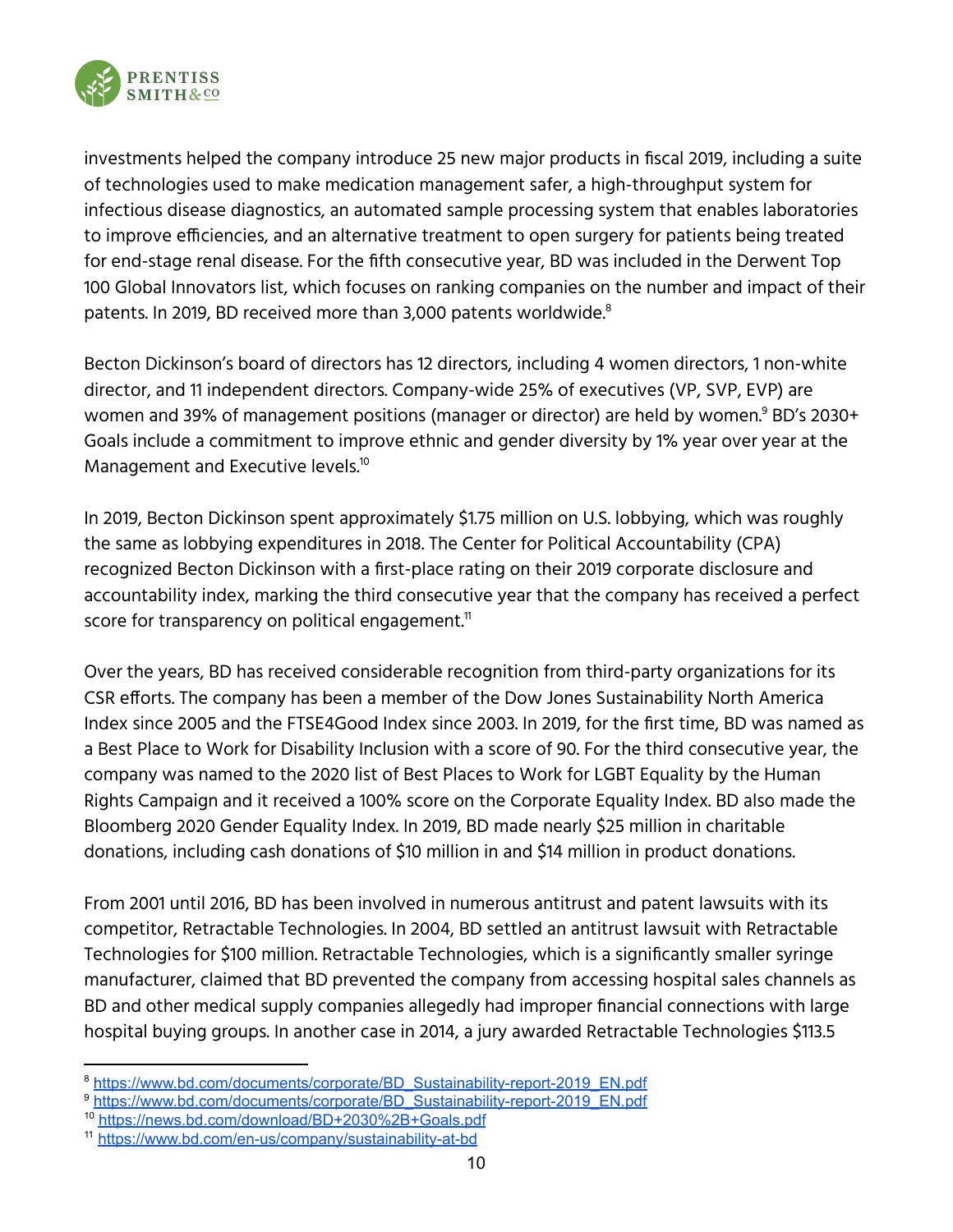

million after finding that BD had violated the Lanham Act's false advertising rules and claims of attempted monopolization based on deception in the safety syringe market. In connection with the verdict, BD recorded a pretax charge of approximately \$340 million. $^{\rm 12}$  In January 2015, the court denied BD's attempt to overturn the verdict and ordered BD to pay over \$352 million in damages. In 2016, a federal appeals court overturned the verdict against BD, causing the shares of Retractable Technologies to lose nearly half of their value. $^{\rm 13}$ 

In May 2017, the FDA conducted inspections at BD's Preanalytical Systems unit in New Jersey and observed instances of nonconformance with quality system regulations and medical device reporting related to certain blood collection tubes. In 2018, BD received a warning letter from the FDA citing alleged violations of quality system regulations and the law. The company claims that it intends to take corrective actions to address the concerns in the FDA's warning letter.

BD's infusion pump business has been operating under an amended consent decree with the FDA. Carefusion entered the amended consent decree with the FDA in 2007 and BD inherited issues relating to the infusion pumps with its acquisition of Carefusion. In 2017, BD began recalling certain Alaris infusion pumps after finding issues with faulty bezels that caused some patients to suffer injuries. BD discovered issues relating to weak plastic components that could cause the bezel to separate and could result in altered dosing, including "free-flow, over-infusion, under-infusion, or interruption of infusion."<sup>14</sup> These products were formerly marketed under the CareFusion brand, which BD acquired in March 2015. In July 2019, the company accelerated its timeline for remediating the issues after the FDA classified the recall of more than 151 million pumps as a Class I event, the FDA's most serious type of recall.<sup>15</sup> In February 2020, the FDA ordered that the company must submit a 510(k) package addressing necessary software changes to the pumps. Due to the expanded regulatory requirements to address issues with the Alaris pumps, Becton Dickinson cut its fiscal 2020 revenue guidance by \$400 million.<sup>16</sup> In August 2020, BD announced that its recall remediation would be delayed by 6 months. On the company's August 2020 earnings call, the CEO said that the company had "completed a retrospective risk

13

16 [https://www.fda.gov/medical-devices/medical-device-recalls/becton-dickinson-bd-recalls-alaris-infusion-sets-alaris](https://www.fda.gov/medical-devices/medical-device-recalls/becton-dickinson-bd-recalls-alaris-infusion-sets-alaris-pump-model-8100-due-potential-tube-collapse) [-pump-model-8100-due-potential-tube-collapse](https://www.fda.gov/medical-devices/medical-device-recalls/becton-dickinson-bd-recalls-alaris-infusion-sets-alaris-pump-model-8100-due-potential-tube-collapse)

<sup>12</sup> [https://www.bd.com/contentmanager/b\\_article.asp?Item\\_ID=27281](https://www.bd.com/contentmanager/b_article.asp?Item_ID=27281)

<sup>14</sup> [https://www.massdevice.com/retractable-technologies-plummets-appeals-court-tosses-352m-win-becton-dickinso](https://www.massdevice.com/retractable-technologies-plummets-appeals-court-tosses-352m-win-becton-dickinson/) [n/](https://www.massdevice.com/retractable-technologies-plummets-appeals-court-tosses-352m-win-becton-dickinson/)

<sup>15</sup> [https://investors.bd.com/news-releases/news-release-details/bd-provides-update-voluntary-recalls-alaristm-pump](https://investors.bd.com/news-releases/news-release-details/bd-provides-update-voluntary-recalls-alaristm-pump-module-model)[module-model](https://investors.bd.com/news-releases/news-release-details/bd-provides-update-voluntary-recalls-alaristm-pump-module-model)

<https://www.medtechdive.com/news/bd-cuts-2020-guidance-on-alaris-pump-hangup-with-fda-stock-tanks/571814/>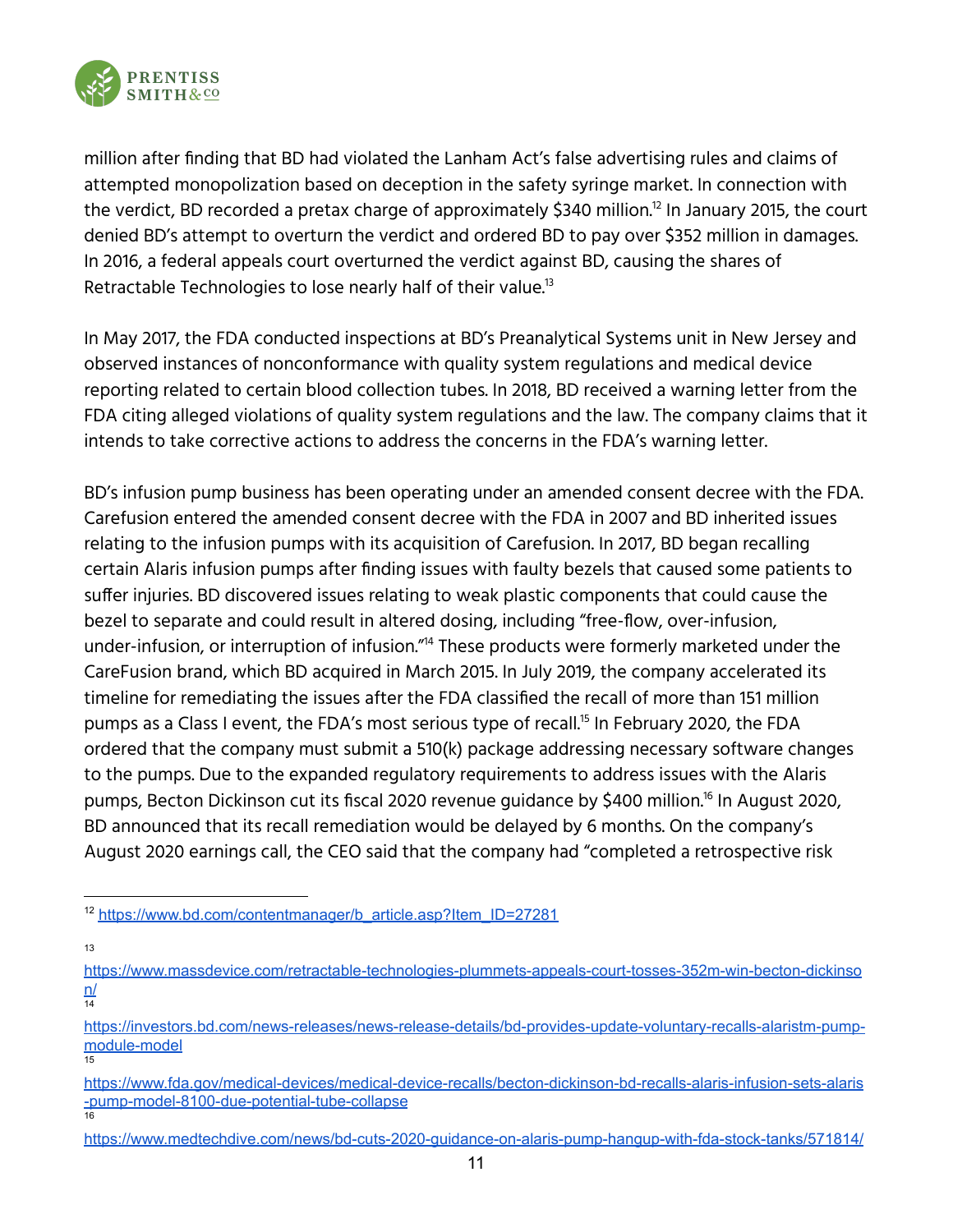

assessment on every change that's been made to the Alaris System since the initial 501(k), that work is almost complete, we see that as retiring significant risk to the submission. We've completed software verification based on the original scope, closing out most outstanding anomalies." 17

BD is currently named as a potentially responsible party to a number of Superfund environmental matters in various stages. The company claims that in some cases environmental remediation has been completed, while in other cases, environmental studies are underway. BD claims that it does not expect the proceedings to have a material adverse effect on its financial condition. $^{\rm 18}$ 

<sup>&</sup>lt;sup>17</sup> Becton Dickinson Fiscal Q3 2020 Earnings Call

<sup>18</sup>

[https://www.sec.gov/ix?doc=/Archives/edgar/data/10795/000001079519000044/bdx2019-09x3010xk.htm#sDDB2](https://www.sec.gov/ix?doc=/Archives/edgar/data/10795/000001079519000044/bdx2019-09x3010xk.htm#sDDB20431A09258D48BBD24A1E620D608) [0431A09258D48BBD24A1E620D608](https://www.sec.gov/ix?doc=/Archives/edgar/data/10795/000001079519000044/bdx2019-09x3010xk.htm#sDDB20431A09258D48BBD24A1E620D608)